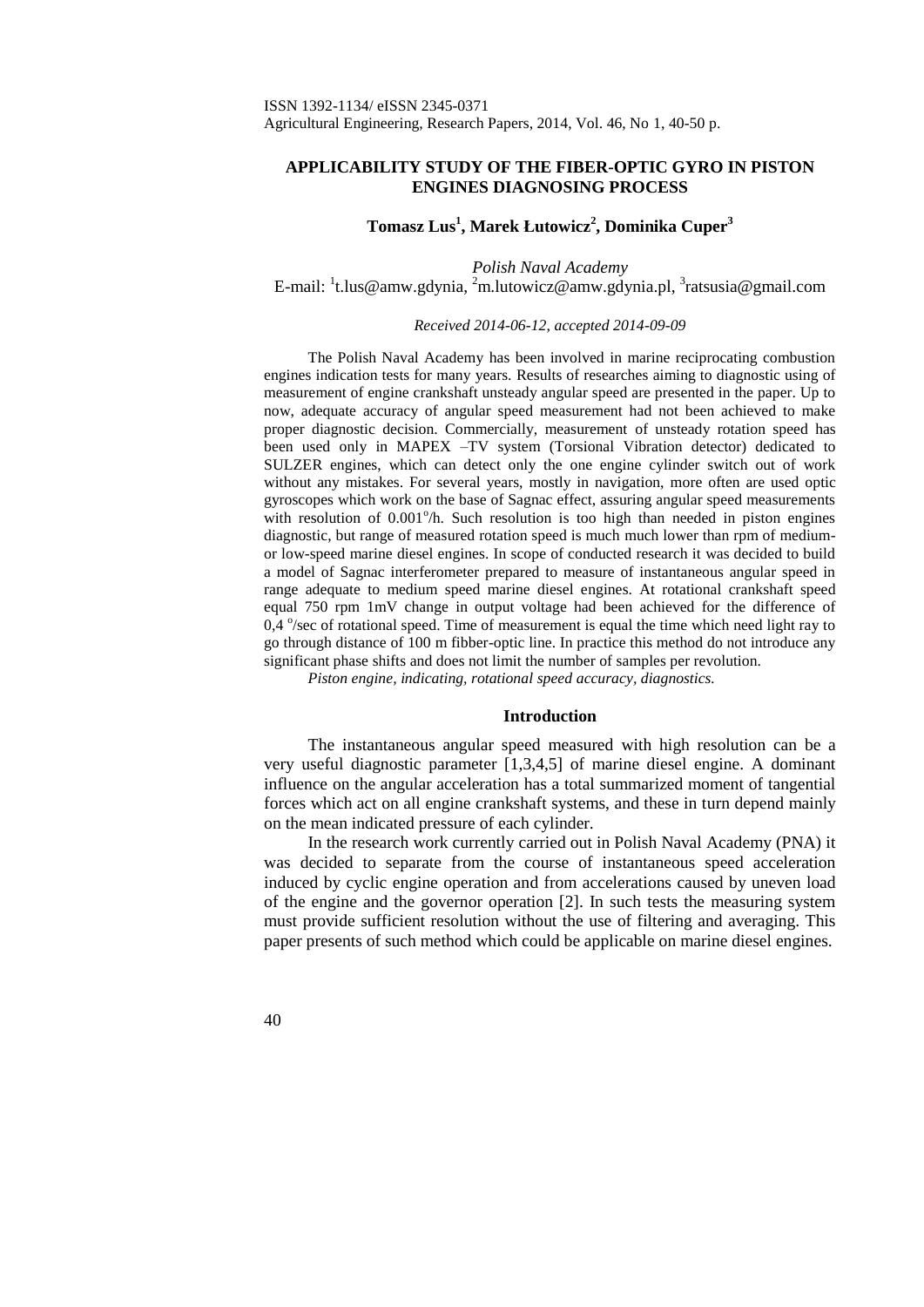## **Methods of instantaneous angular speed measurement**

Very popular are the measurements of the angular instantaneous speed by using optical or inductive sensors with gear/teeth element arranged on the shaft. By calculating the angular speed derivative in time domain it is possible to determine the angular acceleration. Such attempts have been repeatedly made in the past but the results were subject to large errors.

In the PNA special system for measuring of the angular speed, insensitive to inaccuracies connected with the toothed element, has been developed. This error has been eliminated by expanding the measurement system for an additional sensor. Measurement of the time of the marker transition between two sensors spaced apart by an angle slightly less than the angle between the teeth has been done. Both sensors had detected the appearance of the same gaps between marks. Preliminary tests were carried out on the one cylinder engine type KM170. Results of these tests were very encouraging. Clean, undistorted waveforms had been obtained. As expected, the filtering and averaging have been unnecessary.

Lately it was decided to build the measuring system for the 6 cylinder SULZER engine type 6AL20/24. In the case of 6-cylinder engine unsteady of angular speed was significantly smaller and the accuracy of the method has proved to be insufficient.



**Fig. 1.** Tags mounted on the SULZER type 6AL2024 engine flywheel

Arrangement of measuring stand on engine flywheel is shown in Fig. 1 and an example of a measurement result of the instantaneous angular speed at this engine is shown in Figure 2.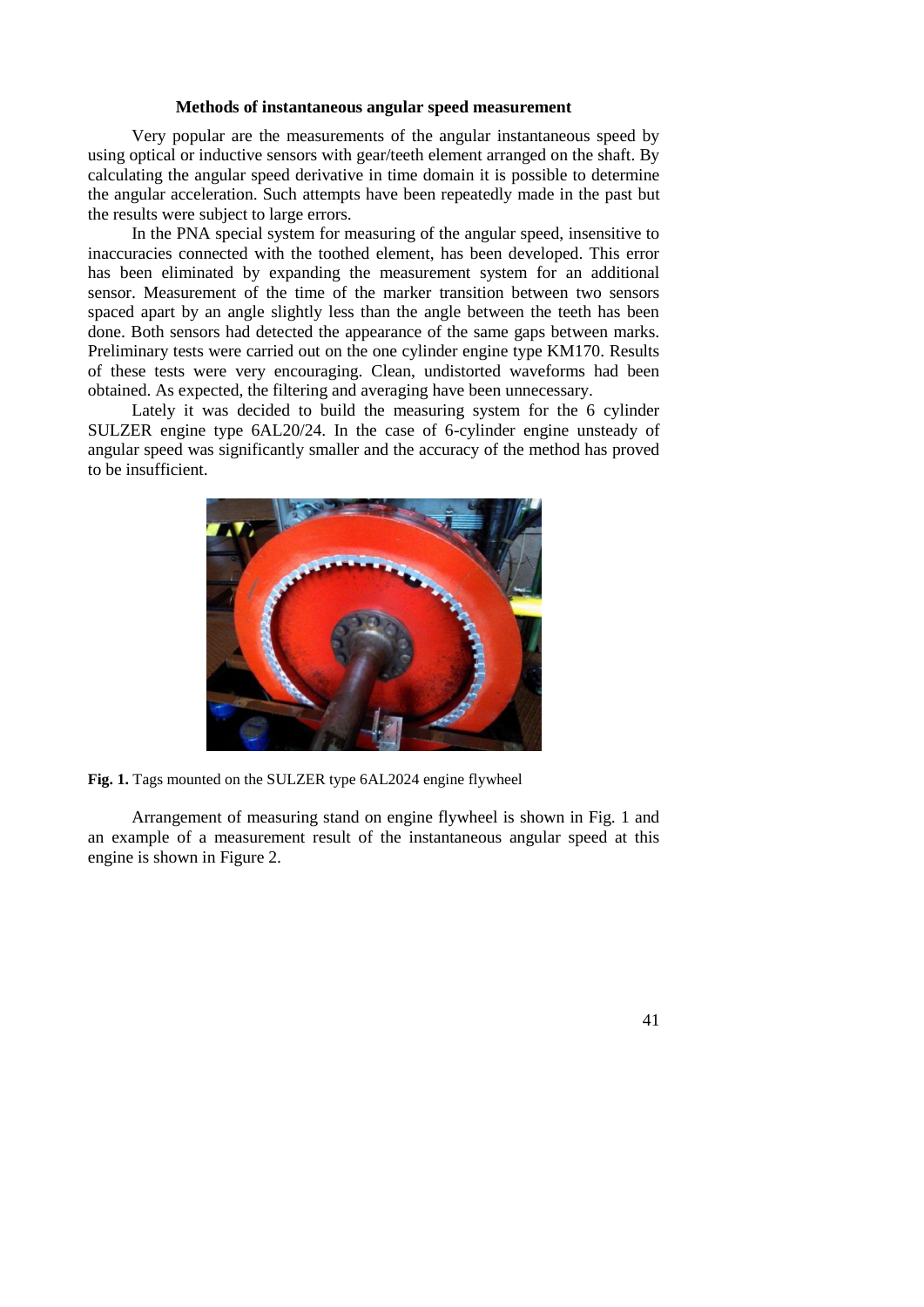

**Fig. 2.** An example of the measurements result of the SULZER engine 6AL20/24 type shaft angular speed between markers at a speed of 750 rpm with no load

There is a presumption that the cause of interference could be vibration of the engine block which moved to the vibration of optical sensors. It was intended to measure the time of the marker transition between sensors spaced about 25mm with resolution above 20000 then the displacement of the sensor for each 2.5 microns was recorded as a change in the time of 2 units. It was itself the source of unacceptable error.

The engine block vibrations caused by the cyclic operation of the engine and the surge of the sea can be eliminated by measuring the angular velocity or acceleration with respect to an inertial reference system, which in the simplest case can be weight freely suspended on the shaft.

Angular acceleration according to this method can be measured by seismic sensors of special construction mounted on the shaft as shown in Figure 3.



**Fig. 3.** Schematic a) and view b) of Hottinger type torsjograpf mounted on the shaft end

The sensors are built on the same principles as the well known Geiger's torsiographs with mass drivable by a spring, which movement is measured relative to the housing directly connected to the shaft. The sensing element may be a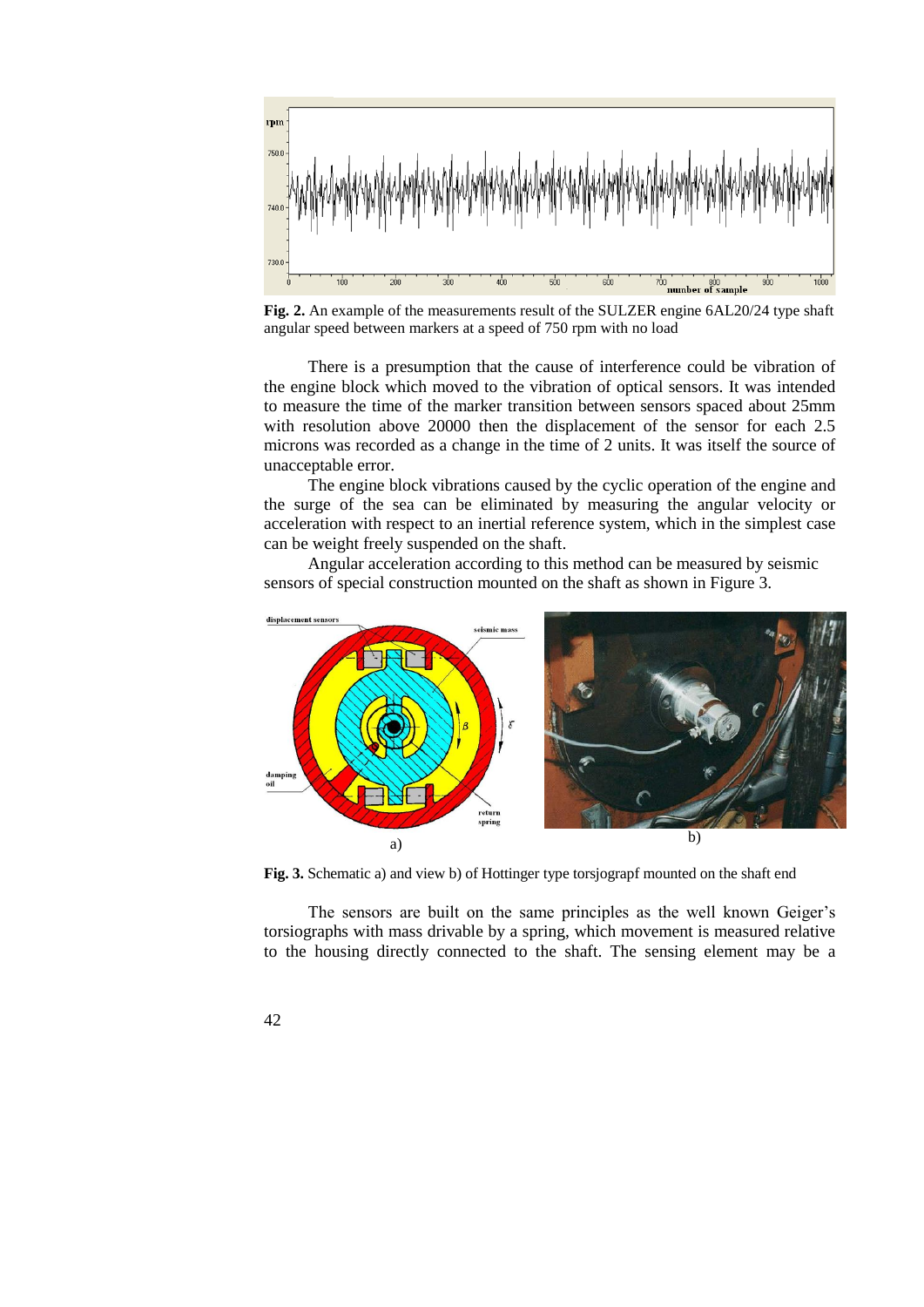piezoelectric element, inductive or capacitive. Thank to the fact that the mass is journalled in the center of gravity the transducers are not sensitive to vibrations of the measuring object. They do not measure absolute angular displacement of seismic mass, but relative twisting:

$$
\phi=\beta-\gamma.
$$

The interior of the transducer is filled with silicone oil in order to introduce damping into the system corresponding to the relative speed and proportional to the vibration of the mass relative to the housing. Transducer itself shows a simple vibrating system whose frequency characteristics must be known, because it limits the scope of applicability of this transmitter, and is the source of the unequivocal of the results of measurement.

#### **Sagnac interferometer in angular speed measurement**

The most accurate measurements of the distance and the speed are performed by optical methods which measure interference with resolutions better than the wavelength of light. For example, a Michelson interferometer is so accurate that in  $1960 \div 1983$  years it served as the definition of the SI meter. To measure of the angular velocity the Sagnac interferometer can be used. It is now mainly used in inertial navigation systems in aircrafts, submarines and missiles. Devices, using Sagnac interferometer, allows measurement of the angular velocity to a resolution of about 0.0010 / hour and are used as sensors for so-called optical gyroscopes. Due to the simplicity of some versions of these interferometers with slightly worse parameters they are so cheap that have been used even in toys.

Historically, the first practical implementation of the Sagnac interferometer is an interferometer RLG (Ring Laser Gyro). It consists of a helium-neon laser chamber, wherein the optical resonator is made of at least three mirrors. One of them is semi-permeable and through this two laser beams go out. After the change of one beam path through the prism so that it is parallel to the second light beam interference occurs. Bands are formed. In this interferometer Sagnac effect is used, which is characterized in that in the case of rotation of the interferometer about any axis perpendicular to the plane of the triangle formed by the laser beam the different transit times between the mirrors loop are formed resulting in two light beams propagating in opposite directions (clockwise and anticlockwise to loop rotation). So the phase difference  $\Delta \Phi$  is formed by turning the interferometer and the apparent speed of beams, as in the Doppler phenomenon are  $V + R\omega$  and V -Rω where: ω is the speed of rotation around the axis of the interferometer, V is the velocity of light inside the interferometer.

The measurement of the phase difference can be obtained via image analysis of interference of both beams. Rotation on any axis perpendicular to the plane of the triangle formed by the laser beam moves interference bands in proportion to the angular velocity of the interferometer. Schematic view of such interferometer with ring resonator and the view of interference bands generated is shown in Figure 4.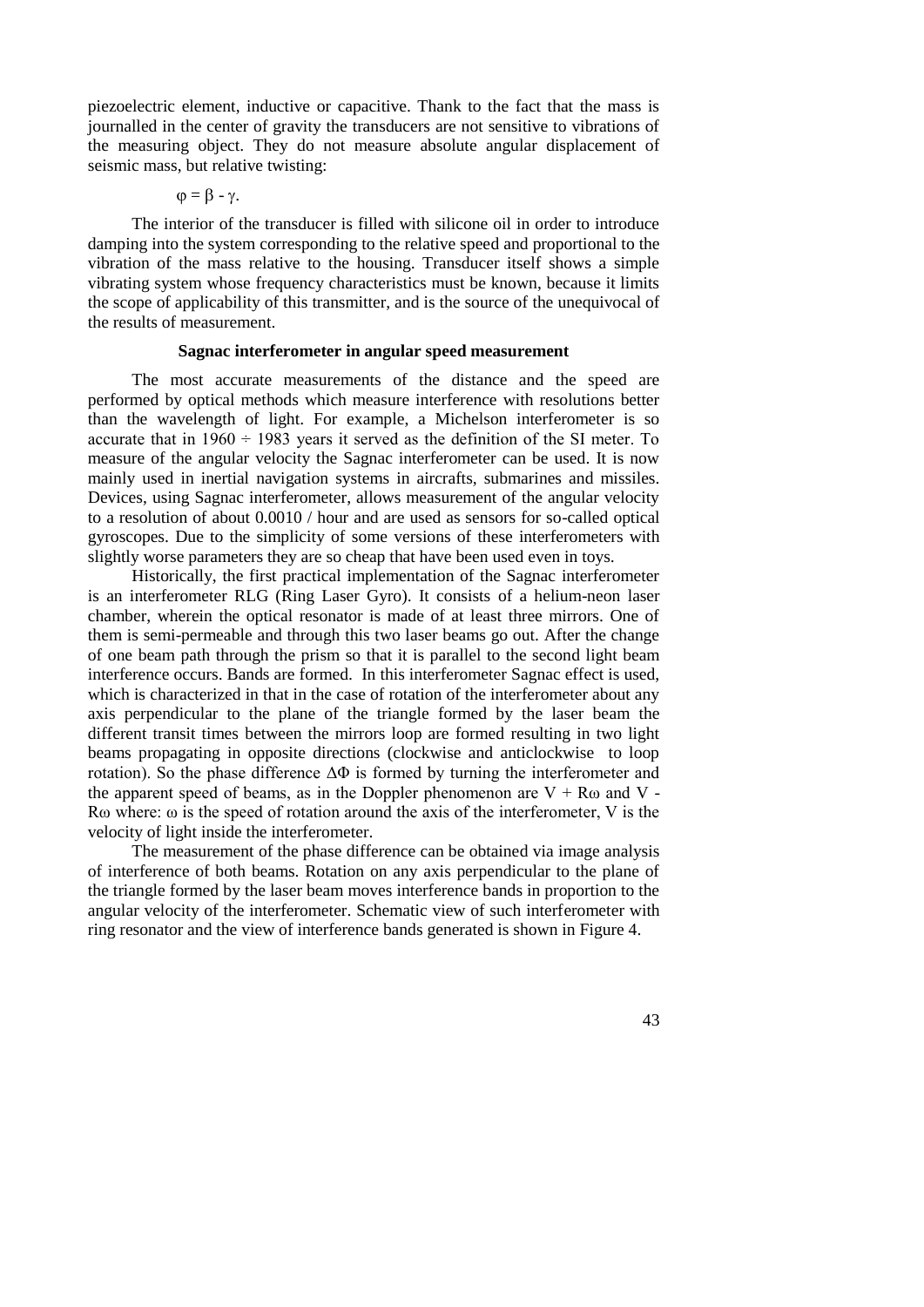

**Fig. 4.** Schematic view a) of Sagnac interferometer and interference bands/fringes b) on the detector

This interferometer is insensitive to linear displacement and rotation with respect to any other axis perpendicular to the measurement axis. Although this is a forward-looking technology, due to the severity excludes amateur construction, RLG gyros were excluded from further consideration. It should be noted that it would be ideal sensor, because of the simplicity of calculations and the quality of the measurements.

Sagnac phenomenon is also used in gyroscopes with fiber-optic loop - FOG (Fiber Optic Gyro) as shown schematically in Figure 5.



**Fig. 5.** Schematic of the Sagnac interferometer with fiber-optic loop

Light from a laser source before entering the fiber is separated in to two beams, one of which runs in accordance with the movement of the rotating angular speed  $\omega$ , and the other counterclockwise. During the course the beams interfere with each other. The rotational speed of the loop, similar as in RLG (Ring Laser Gyro) interferometer, has an impact on the phase shift between the beams propagating in opposite directions.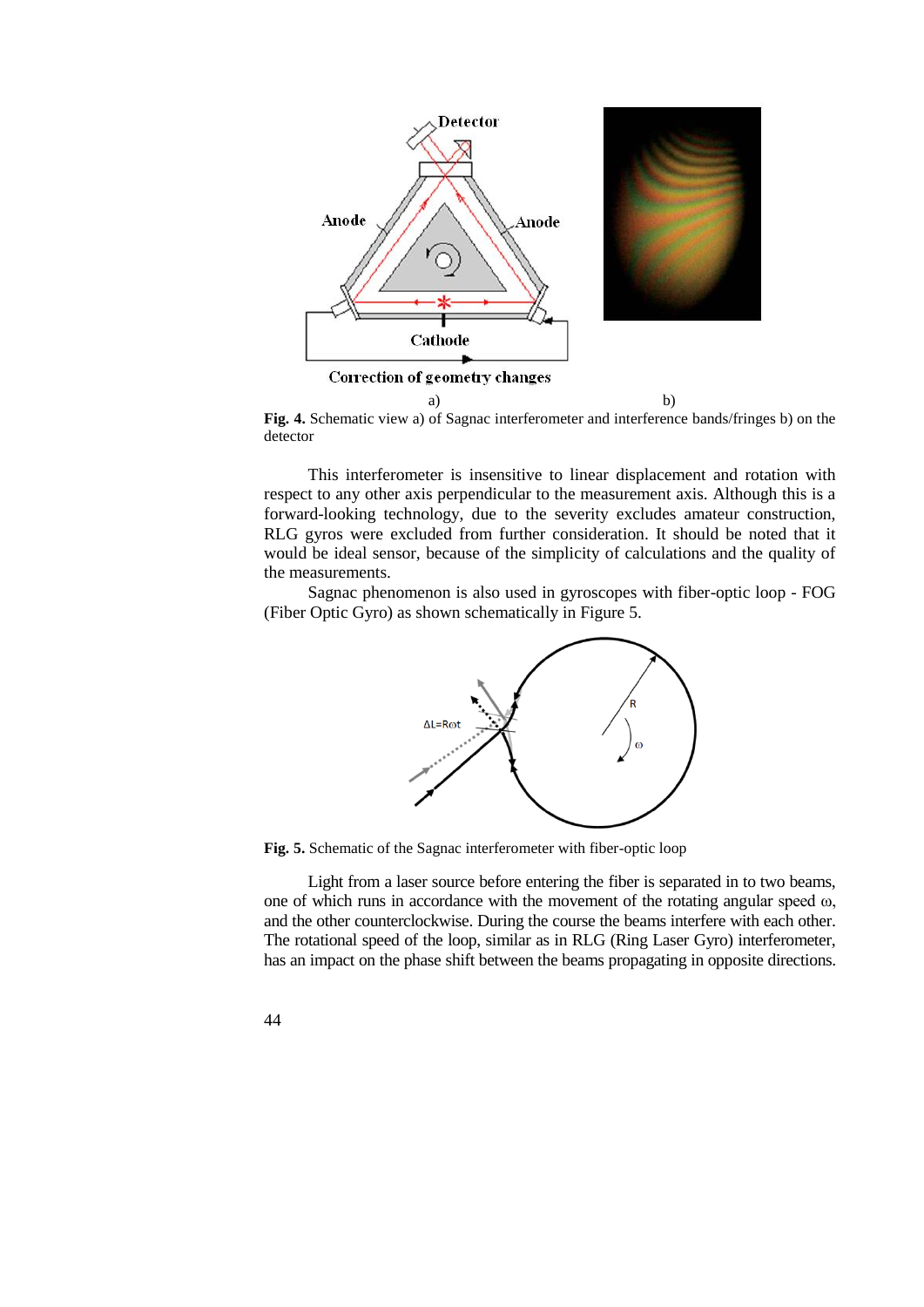Since both the beam comes from a single point does not arise interference fringes. Here the modulation subject is only brightness of light, and the difference in distance, which results from the rotation speed determines the nature of the interference. The intensity of the output light is measured with the photodiode. The dependence of the amplitude of the voltage across the photodiode as a function of the phase shift between the light beams was calculated with formula 1.

$$
I = I_0 \frac{(1 + \cos(\Delta \phi))}{2} \tag{1}
$$

where:

I - light wave intensity (voltage on the photodiode),

 $ΔΦ$  - phase shift.

In order to increase the measurement efficiency numbers of windings of the fiber are increased. Then the phase shift between the beams describes the formula 2.

$$
\Delta \phi = \frac{2\pi L D \omega}{\lambda c} \tag{2}
$$

where:

L - length of the fiber [m],

D - diameter of the coils [m],

 $\lambda$  - light wave length [m],

c - velocity of light  $300 \cdot 106$  [m / s],

 $\omega$  - angular velocity [rad / s].

After converting the formula angular velocity  $\Omega \pi$  has been determined for which  $\Delta \phi = \pi$ . This angular speed turns off the light at the output:

$$
\Omega_{\pi} = \frac{\lambda c}{2LD} \tag{3}
$$

This speed rate determines the measurement range of the interferometer. Practically you can get any finite value of the  $\Omega$ π choosing: a light source of a specific length, fiber length and diameter of the fiber loop.

Calculated intensity of the light wave as a function of the angular velocity is shown in Figure 6.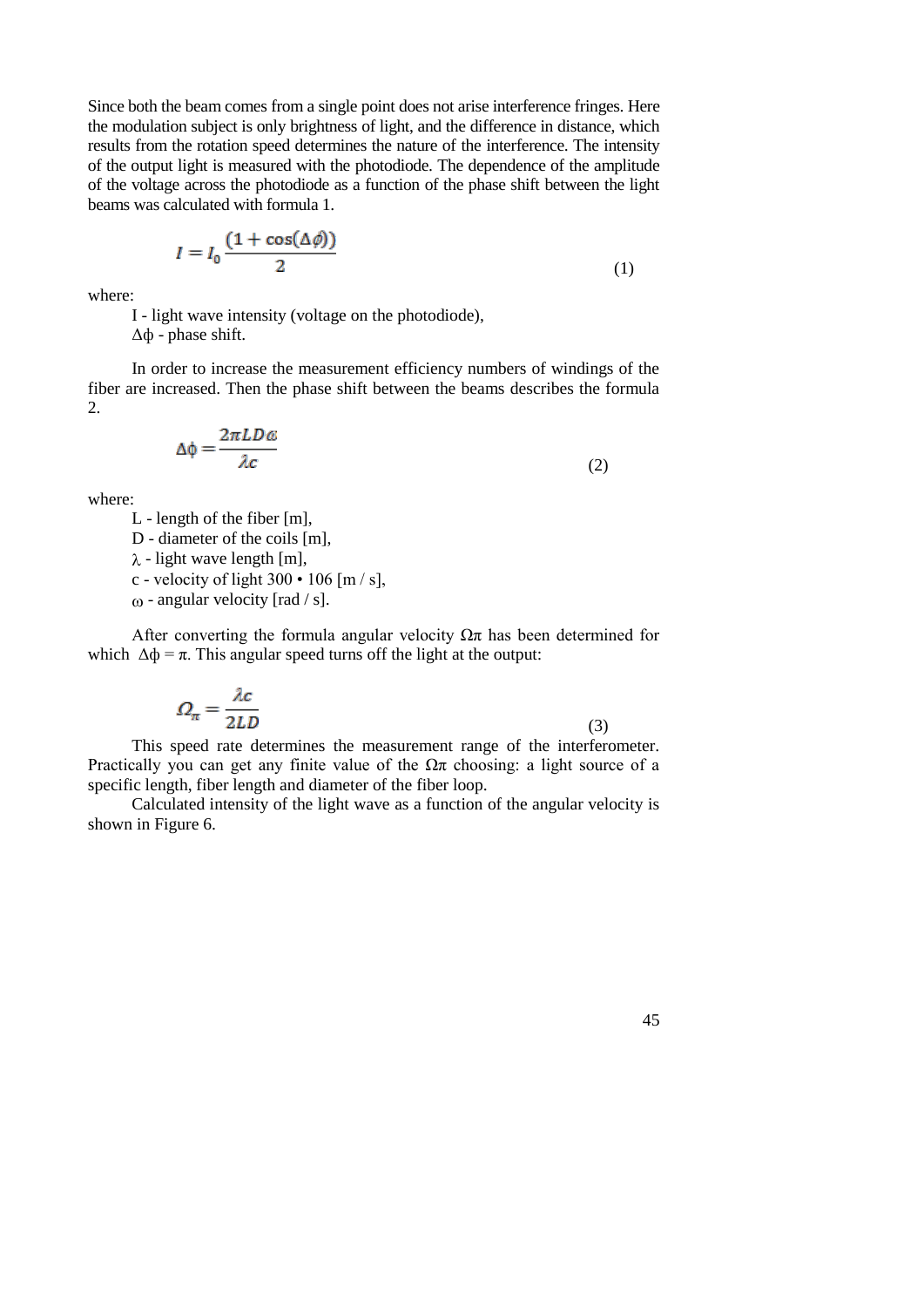

**Fig. 6.** Brightness of the light being interference effect as a function of the angular velocity

In the commercially available optical gyroscopes fibers of lengths of more than 2 km are used and optimize them into account to improve the accuracy particularly at extremely low speeds. Sample specifications of professional FOG type gyroscopes are presented in Table 1.

**Table 1.** Specifications of professional FOG type gyroscopes specified by the manufacturers [www.acielo.com, [www.fizopika.ru\]](http://www.fizopika.ru/)

| Type of       | $\omega_{\text{max}}$ |         |         | Random error |          |
|---------------|-----------------------|---------|---------|--------------|----------|
| gyroscope     | $\circ$ /h            | rad/s   | rev/min | $\circ$ /h   | $\%$     |
| Acielo FOG 24 | 100                   | 0,00048 | 0,0046  | 0,002        | 0,00002  |
| Acielo FOG 52 | 1200                  | 0,0058  | 0,0556  | 0,05         | 0,000042 |
| Fizoptika     | 1080000               | 5,24    | 50      | 10           | 0,00093  |
| <i>VG091A</i> |                       |         |         |              |          |

As it is clear from the statement offered with FOG type gyroscopes for the intended use in navigation they are optimized to obtain resolution of less than 1 ˚/ hour. This optimization is done at the expense of the measuring range which does not exceed 0.05 rev/min for high-performance gyroscopes Acielo type. Only the cheapest on the market and also the worst in terms of navigation gyroscope VG091A type has a measuring range of 50 rev/min, which is close to the range required for the measurement of slow-speed marine diesel engines. In the case of medium speed marine diesel engines range as the gyroscope has is too small. It is possible to build a FOG type interferometer using typical elements of fiber optics used in telecommunications, connected according to the diagram shown in Figure 7.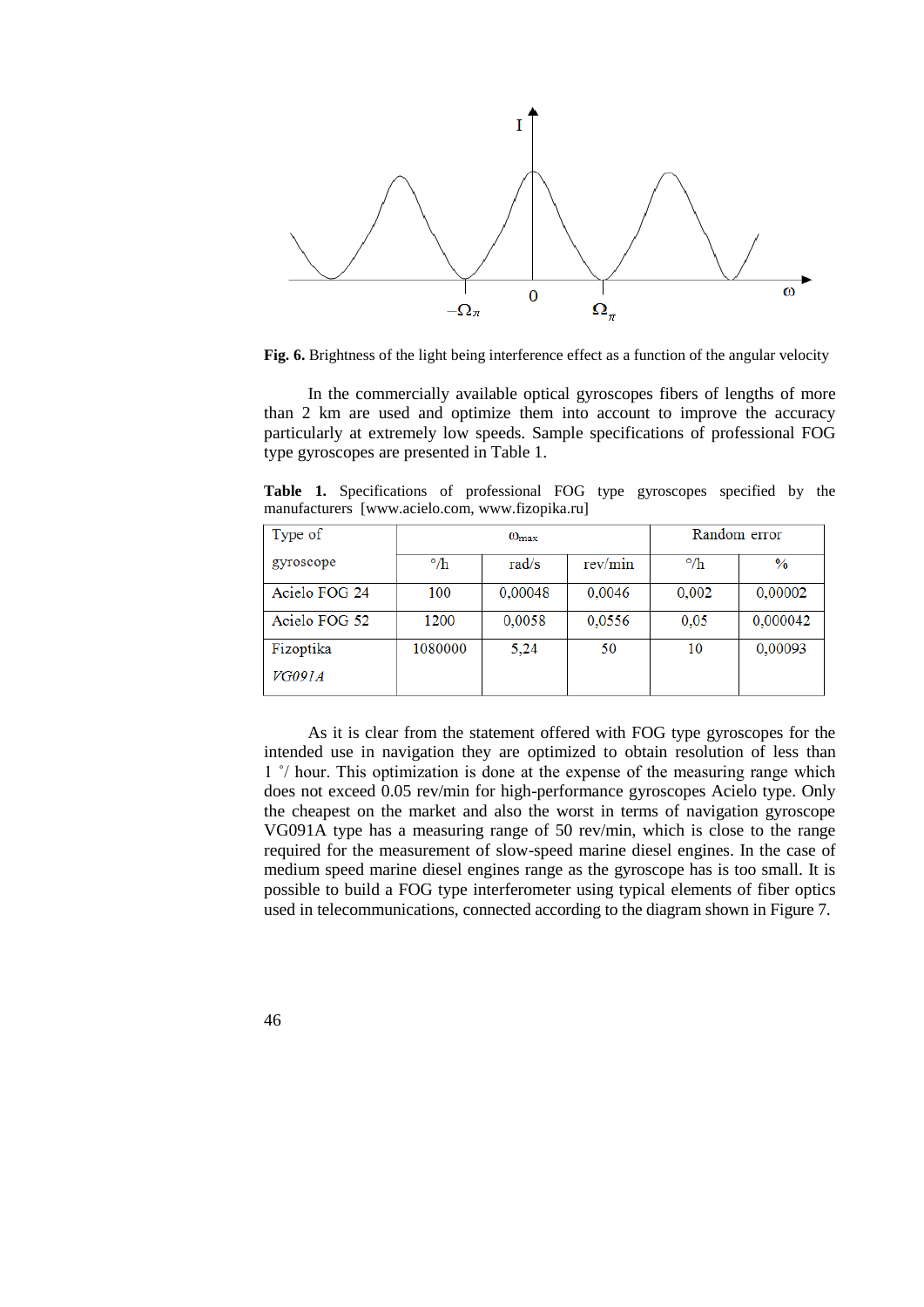

**Fig.7.** Schematic of FOG type gyroscope based on typical elements of telecommunications fiber optics

For the planned test bench it was assumed that the fiber can be wound on the existing shaft connecting the engine with brake with a diameter of 0.11 m. The light source is a laser diode with a light wavelength of 1300 nm, and the maximum angular velocity of the engine for which it is possible to explicitly transform the intensity of the light wave at the speed  $\Omega \pi = 1000$  r / min, ie 104.7 rad / s Transforming the formula 3 into a 4 it can be obtained correlation, which sets the required length of the fiber.

$$
L = \frac{\lambda c}{2D\Omega\pi}
$$
\n
$$
L = \frac{1300 \cdot 10^{-9} \cdot 300 \cdot 10^{6}}{2 \cdot 0.11 \cdot 104.7} = 17[m]
$$
\n(4)

Then the detector voltage varies as shown in Figure 8. It contains a constant component caused mainly by the unequal distribution of the light beam through the coupler and reflections from the points of discontinuity of the fiber.



**Fig. 8.** Light intensity as a function of the rotary speed for the loop length of 17 m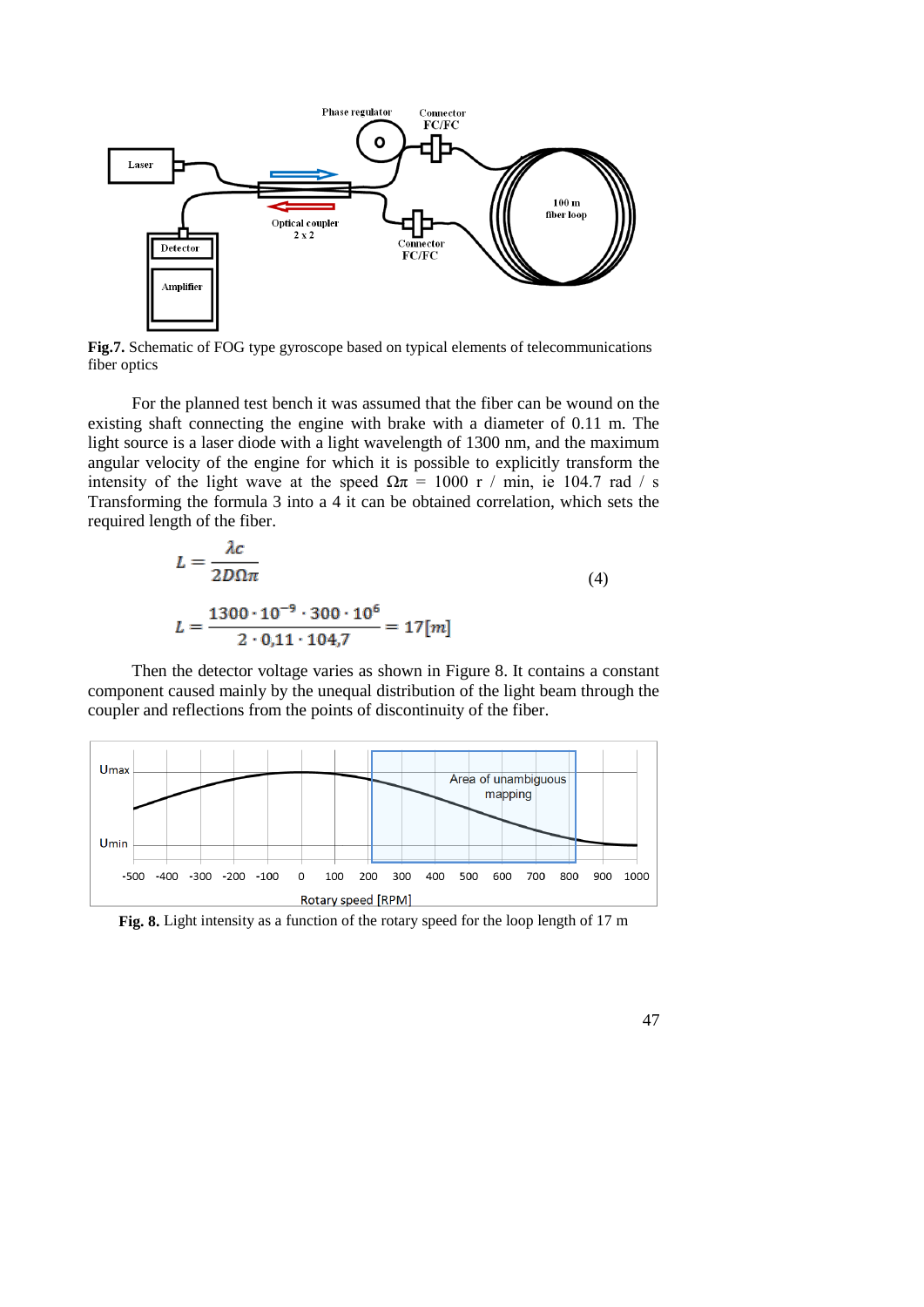This voltage can be explicitly converted to a rotational speed according to the formula:

$$
n = \cos^{-1}\left(\frac{U_{max} - U_{min}}{U - U_{min}}\right)\frac{\omega_{\pi}}{\pi}
$$
\n<sup>(5)</sup>

where  $\omega \pi$  is expressed in rev / min.

Assuming that the measured speed rate falls within the range of 500 to 1000 rev / min it may be adopted  $\Omega \pi = 500$  rev / min. Then the phase shift for the speed of 1000 rpm is equal of  $2\pi$ . Such a change can be achieved by extending of the fiber to 33.9 m Then for speeds in the range of about 100 to 400 rpm formula of voltage dependence is described by equation 5, while in the range 600 to 900 on the photodiode voltage conversion speed is clearly described with the formula 6.

$$
n = 2\Omega_{\pi} - \cos^{-1}\left(\frac{U_{max} - U_{min}}{U - U_{min}}\right)\frac{\omega_{\pi}}{\pi}
$$
(6)

This will provide a dabble increase in resolution. However, to accurately calculate the speed you need other methods to determine its approximate value to determine which formula should be used. In the area of about 400 to 600 rpm due to the slight inclination and slope course the calculation of the clear value of speed is virtually impossible.

By extending the fiber to 170m it can be obtained light intensity dependence which reaching the detector as shown in Figure 9.



**Fig. 9.** Light intensity as a function of the rotary speed for the loop length of 170 m

This time that will ensure 10 times increase in resolution, but unequivocal mapping of the photodiode voltage in the rotation speed is only possible in an range of about  $\pm 30$  rev/min according to of expected speed such as 750 rev/min.

# **Construction of the prototype**

Despite the technical potential, widely available optical gyroscopes are not working at the required speed range yet. For the purpose of this work it was decided to build the interferometer itself. 100m a single mode optical fiber was bought with a set of fiber optic connectors,  $2x2$  beam splitter on a 50% / 50%, the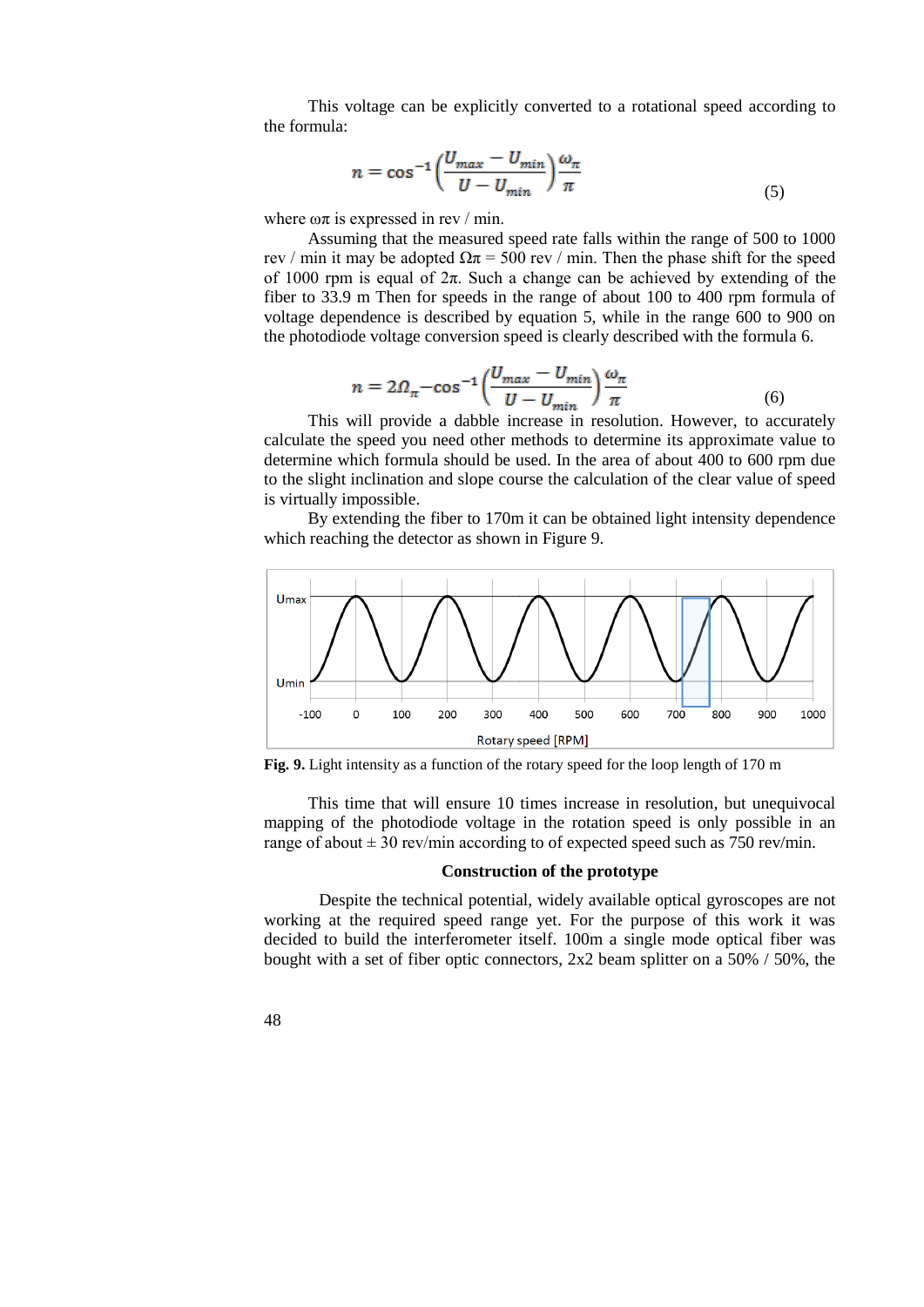laser source and the light detector. Wiring diagrams of laser driver circuit and PIN diode amplifier are shown in Figure 10.



**Fig. 10.** Diagrams of laser driver circuit and PIN diode amplifier

Optical part of the fiber gyroscope was made by purchasing ready-made components by using only simple tools. Due to the lack of experience with the construction of this type of fiber optic equipment for experimental purposes in the prototype assembly ready-made aluminum platform was used – Figure 11.



**Fig.11.** Finding a minimum of the voltage by adjusting the phase shifter

# **Estimating the sensitivity**

To estimate the sensitivity of the built gyroscope equation for the phase shift in the fiber optic gyroscope was used and the angular velocity was determined  $\Omega_{\pi}$ for which the phase shift of  $\Delta \varphi = \pi$ , caused turns off the interfering beams. The formula 3 has been used.

Obtained angular velocity value is:

$$
\varOmega_{\pi} = \frac{1,3x10^{-6} \cdot 30 \cdot 10^{6}}{2 \cdot 100 \cdot 0,32} = 6,09 \frac{rad}{s}
$$

which is approximately 349.5 ° / sec.